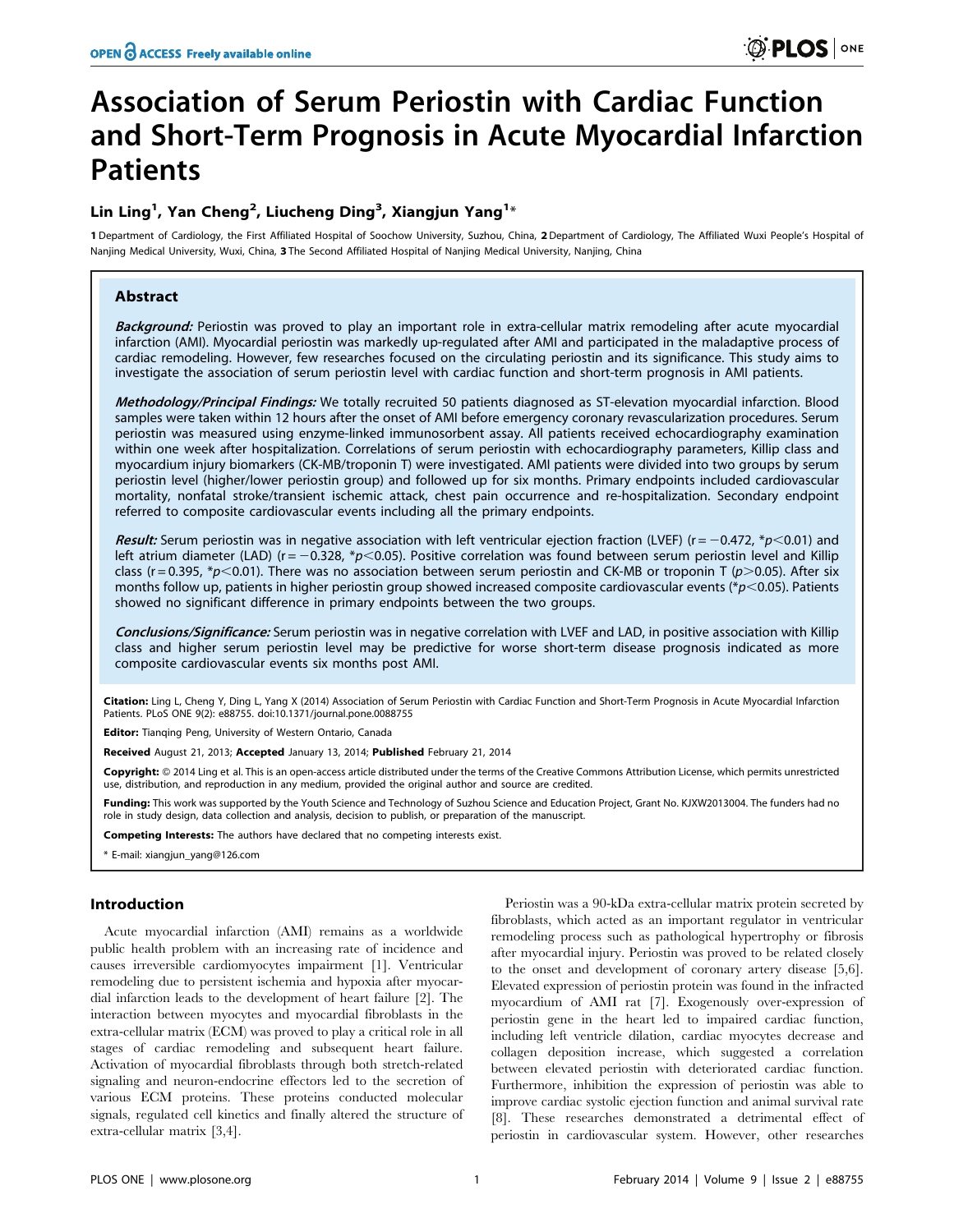have drawn opposite conclusions about the effect of periostin on myocardium remodeling. Dennis Ladage et al found that delivery of periostin peptide into the pericardial space of MI swine exerted beneficial effects on myocardium repair, reducing infarct myocardium size, attenuating left ventricular systolic function and increasing capillary density post MI. Another research group demonstrated that periostin was able to induce reentry of differentiated mammalian cardiomyocytes into the cell cycle both in vitro and in vivo. Delivery of recombinant periostin into the heart of MI rat improved cardiac systolic function, reduced fibrosis and hypertrophy as well as enhanced myocardium repair [9–10].

Although the net effect of periostin on ventricular remodeling after acute myocardial infarction has not reached a consensus, there is no doubt that this molecule acts as an important regulator in this process. Myocardial periostin was significantly up-regulated after AMI and participated actively in cardiac remodeling. However, few researches focused on the change in circulating periostin after AMI. This study was designed to investigate the association of serum periostin level with cardiac function and short term disease prognosis in acute myocardial infarction patients. Our study found that serum periostin was in negative association with left ventricular ejection fraction and left atrium diameter as well as in positive association with Killip class in acute myocardial infarction patients. Higher serum periostin level was related to increased composite cardiovascular events after six months follow up post AMI.

# Materials and Methods

# Ethics Statement

Clinical researches were approved by the Ethics Review Board for Clinical Studies of the First Affiliated Hospital of Soochow University (Suzhou, China, Approval Number: SZC10582). All clinical studies confirmed to ethics guidelines of the 1975 Declaration of Helsinki. All patients were informed with and signed written consent of this study. We did not conduct research outside of our country of residence.

#### Study Subjects

We totally enrolled 50 patients of acute myocardial infarction (ST elevation) in our study. All patients were in consistent with the following diagnostic standards for ST-elevated acute myocardial infarction: i Clinical history of ischemic type chest pain; ii ECG changes. New ST elevation at the J point in at least 2 contiguous leads of 0.2 mV in men or 0.15 mV in women in leads V2–V3 and/or of 0.1 mV in other contiguous chest leads or the limb leads; New or presumably new left-bundle branch block; iii Evidence of myocardial injury or necrosis indicated by elevated serum cardiac biomarker, especially troponin T (Clinical Practice Guidelines on Management of STEMI, 2013). All patients received coronary revascularization procedures and standard drug therapy for coronary artery disease after hospitalization. Basic clinical characteristics including gender, age, coronary heart disease history, hypertension history, diabetes history, smoking history were collected and fasting blood sample were taken for measurement of glucose, cholesterol, high-density lipoprotein cholesterol (HDLc), low-density lipoprotein cholesterol (LDLc), triglyceride and renal function. Blood sample for periostin and myocardial injury biomarkers evaluation was taken within 12 hours after the onset of AMI before emergent coronary revascularization procedures. All blood tests were performed in the hospital's laboratory.

#### Determination of Serum Periostin Level

Serum periostin was measured using the DuoSet<sup>®</sup> ELISA kits (R&D Systems) according to manufacture's instructions. Briefly, plates were coated with  $100 \mu l$  of capture antibody and incubated overnight. After blocking with PBS containing 1%BSA overnight, 100 µl of diluted serum samples or recombinant periostin standards at different concentrations were added and incubated for 2 h at  $37^{\circ}$ C. Then 100 µl of detection antibody was incubated for 2 h at  $37^{\circ}$ C and streptavidin-HRP for 20 min. Plate washing were performed with 400  $\mu$ l of washing buffer (0.05% Tween-20 in PBS) after every incubation for at least three times. Wells were incubated with  $100 \mu l$  substrate solution for  $20 \mu m$  and stopped by adding 50  $\mu$ l stop solution (2 N H2SO4). The optical density was measured at 450 nm and 570 nm using a micro-plate reader (Bio-Rad Laboratories, CA, USA) and the absorbance at 570 nm was subtracted from the absorbance at 450 nm. Each experiment was performed in duplicate wells and averaged for statistical analysis.

#### Evaluation of Patients Cardiac Function

Trans-thoracic echocardiography was performed to assess cardiac function of acute myocardial infarction patients. All patients finished echocardiography examination within one week after hospitalization. A trained echo-cardiologist blinded to the experiment performed all the measurements with GE Vivid 7 system (GE Health Care, Netherlands). Left ventricular M-mode spectrum was performed in standard parasternal long-axis view to measure LV diameter at end cardiac diastole (LVDd) and systole (LVDs). The Teicholz method was used to calculate leftventricular volumes and left-ventricular ejection fraction. Index including left ventricular posterior wall thickness (LVPWT), interventricular septal thickness at diastole (IVSTd), left atrial diameter (LAD) and aorta dimension (AoD) were measured. All measurements were repeated for three consecutive pulsation cycles and averaged for statistical analysis.

#### Patients Follow up Visit

Patients involved in this study were followed up for major cardiovascular events six months after the onset of acute myocardial infarction. We set primary and secondary clinical endpoints for evaluation of major cardiovascular events. Primary endpoints included cardiovascular mortality, nonfatal stroke or transient ischemic attack, typical chest pain occurrence and rehospitalization due to unstable angina pectoris, re-infarction or heart failure. Cardiovascular mortality was defined as death due to fatal myocardial infarction, coronary intervention procedure, congestive heart failure, stroke, sudden cardiac death or other cardiovascular causes. Secondary endpoint was defined as composite cardiovascular events including all the four primary endpoints.

#### Statistical Analysis

All continuous variables were expressed as mean  $\pm$  SD. Comparisons between two groups were performed with unpaired Student's t-test and comparisons among three or more groups were assessed by one-way ANOVA with Dunnett's post-test. Categorical variables were expressed as percentages. Chi-square test was used for comparisons of categorical variables. Spearman correlation was used to analyze the relationship between serum periostin level and other parameters. A  $\beta$  value of <0.05 (twotailed) was considered significance. All analyses were performed using SPSS 17.0 software (SPSS, Inc.).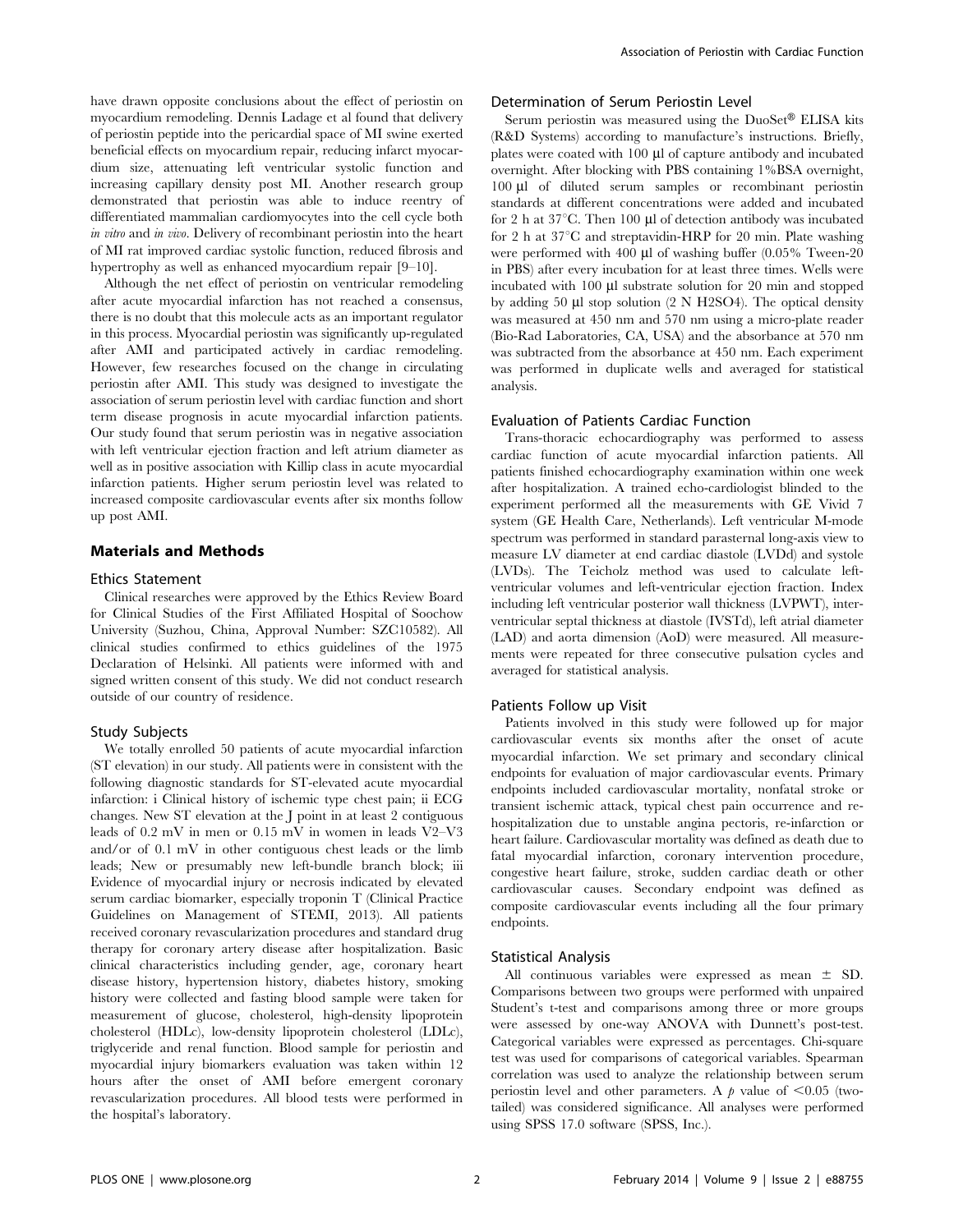The authors have full access to the data and take responsibility for its integrity. All authors have read and agreed to the manuscript as written.

#### Results

### Correlation of Periostin Level with Clinical Characteristics in AMI Patients

The average age of patients was  $63.30 \pm 12.78$  years. AMI patients showed an average serum periositn level of  $203.35 \pm 16.90$  ng/ml. We analyzed the relationships of serum periostin level with patients' clinical characteristics by spearman correlation. Baseline characteristics including gender, CHD history, hypertension, diabetes mellitus, smoking history, age, heart rate, triglyceride, cholesterol, HDLc, LDLc, venous glucose, creatinine and blood urea nitrogen (BUN) showed no correlations with serum periostin level (Table 1).

# Association of Periostin Level with Coronary/ Echocardiography Parameters and Myocardium Injury Biomarkers in AMI Patients

Coronary and echocardiography parameters as well as myocardium injury biomarkers were assessed in AMI patients and their relationship with serum periostin level were analyzed. Number of diseased coronary vessels or implanted stents showed no correlation with periostin level. Among the echocardiography parameters, serum periostin was in negative correlation with left ventricular ejection fraction ( $r = -0.472$ ,  $p < 0.01$ ) and left atrium diameter  $(r = -0.328, p < 0.05)$  (Figure 1 A–B). Furthermore, serum periostin was in positive correlation with Killip class after AMI ( $r = 0.395$ ,  $p < 0.01$ ) (Figure 1C). Patients classified as Killip I showed lower serum periostin level compared with those classified as Killip class III or higher  $(p<0.05)$ . Correlation of periostin with coronary and echocardiography parameters was shown in Table 2. We also measured myocardial injury biomarkers in AMI patients. Serum troponin T and CK-MB showed good correlation with each other  $(r = 0.728, p < 0.01)$  but neither of them showed significant correlation with serum periositn (Figure 2). Detailed parameters of echocardiography were presented in Table S1.

# Patients with Higher Periostin Level Showed more Composite Cardiovascular Events after Six Months Follow up

In order to assess the effect of serum periositn on short-term prognosis, we followed up patients for major cardiovascular events six months after the onset of AMI. All patients were divided into two groups based on median periostin level (188 ng/ml), named as higher periostin group ( $N = 25$ ) and lower periostin group ( $N = 25$ ).

Table 1. Relationship between Clinical Characteristics and Serum Periostin Level in AMI Patients.

| <b>Parameters</b>     | Periostin (ng/ml) or Pearson correlation coefficient | P value |
|-----------------------|------------------------------------------------------|---------|
| Categorical variables |                                                      |         |
| Gender                |                                                      |         |
| Male                  | $200.55 \pm 18.72$                                   | 0.783   |
| Female                | $211.33 \pm 38.56$                                   |         |
| <b>CHD history</b>    |                                                      |         |
| $^{+}$                | 146.97 ± 45.33                                       | 0.501   |
|                       | 205.70 ± 17.48                                       |         |
| Hypertension          |                                                      |         |
| $+$                   | $185.31 \pm 16.11$                                   | 0.138   |
|                       | $238.37 \pm 38.08$                                   |         |
| Diabetes mellitus     |                                                      |         |
| $^{+}$                | $217.86 \pm 20.77$                                   | 0.489   |
|                       | 193.68 ± 24.66                                       |         |
| Smoking               |                                                      |         |
| $+$                   | $197.41 \pm 25.69$                                   | 0.768   |
|                       | $207.65 \pm 22.78$                                   |         |
| Continuous variables  | r                                                    |         |
| Age (yr)              | $-0.138$                                             | 0.341   |
| Heart Rate (bmp)      | 0.109                                                | 0.450   |
| Triglycerid (mmol/L)  | 0.031                                                | 0.829   |
| Cholesterol (mmol/L)  | 0.043                                                | 0.769   |
| HDLc (mmol/L)         | $-0.190$                                             | 0.186   |
| LDLc (mmol/L)         | 0.126                                                | 0.382   |
| Glucose (mmol/L)      | 0.124                                                | 0.393   |
| Creatinine (umol/L)   | $-0.021$                                             | 0.882   |
| BUN (umol/L)          | $-0.186$                                             | 0.195   |

All determinations were performed in the fasting state. CHD: coronary heart disease; HDLc: high density lipoprotein cholesterol; LDLc: low density lipoprotein cholesterol; BUN: blood urea nitrogen; Date presented as mean±SD; Spearman correlation was used to analyze the relationship between periostin level and variables. doi:10.1371/journal.pone.0088755.t001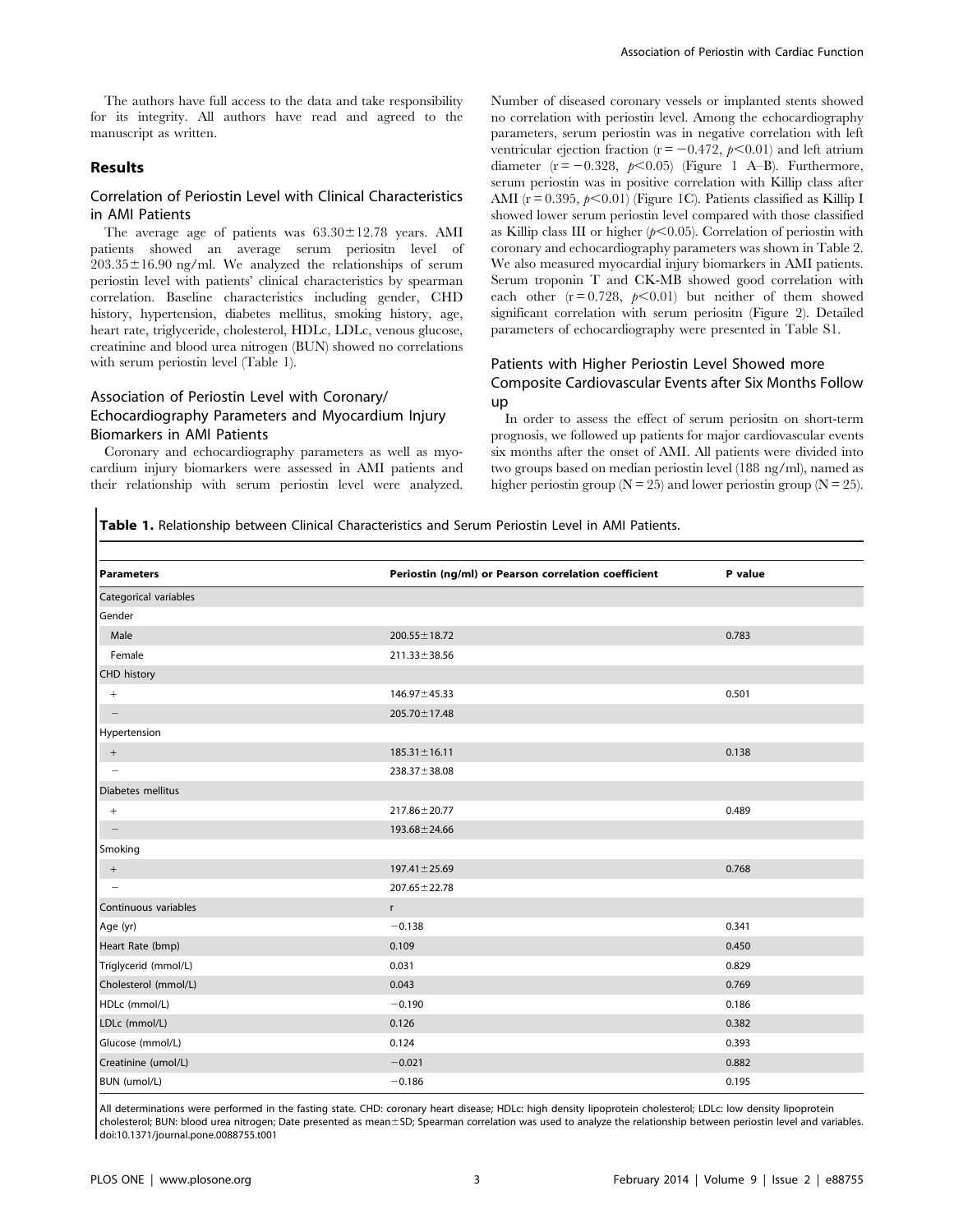

Figure 1. Association of periostin level with echocardiography parameters and Killip class. (A) Serum periostin level was in negative correlation with left ventricle ejection fraction in AMI patients ( $r = -0.472$ ,  $p < 0.01$ ). (B) Serum periostin level was in negative correlation with left atrium diameter in AMI patients ( $r = -0.328$ ,  $p < 0.05$ ). (C) Serum periostin level was in positive correlation with Killip class in AMI patients ( $r = 0.395$ ,  $p<0.01$ ).

doi:10.1371/journal.pone.0088755.g001

Basic clinical characteristics including gender, age, hypertension, diabetes, smoking history, blood glucose, cholesterol, HDLc, LDLc, triglyceride and renal function showed no difference between the two groups (Table 3). There was no difference in primary endpoints including cardiovascular mortality, nonfatal stroke or transient ischemic attacks, chest pain occurrence and rehospitalization between the two groups. Patients with higher serum periostin showed increased composite cardiovascular events after six months follow up  $(p<0.05,$  Table 4). The net effect of perisotin on six month cardiovascular outcomes post-AMI was shown in Figure 3.

#### **Discussion**

Acute myocardial infarction is one of the lethal diseases in the world, with an increasing morbidity and threatens the public



Figure 2. Serum periostin showed no correlation with myocardium injury biomarkers CK-MB (A) (r=0.191,  $p$ >0.05) or Troponin T (B) ( $r = 0.192$ ,  $p > 0.05$ ) in AMI patients. doi:10.1371/journal.pone.0088755.g002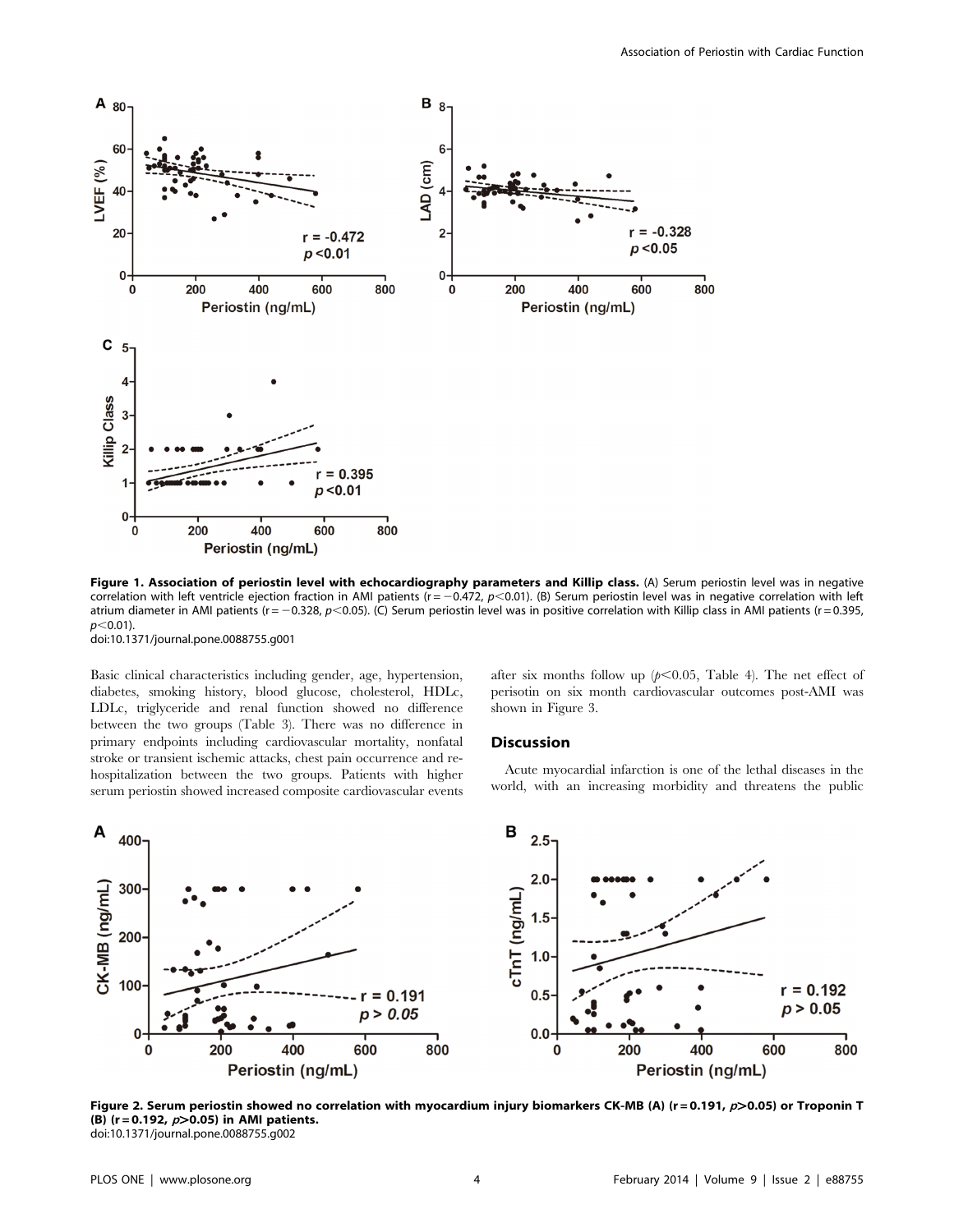Table 2. Correlation of Periostin with Coronary/Echocardiography Parameters after AMI.

| <b>Parameters</b>                       | Periostin (ng/ml) or Pearson correlation coefficient | P value  |
|-----------------------------------------|------------------------------------------------------|----------|
| Number of Stents                        |                                                      |          |
| 0 ( $n = 7$ )                           | 173.47 ± 35.64                                       | 0.947    |
| 1 ( $n = 23$ )                          | $208.43 \pm 24.83$                                   |          |
| 2 $(n = 12)$                            | $218.41 \pm 41.35$                                   |          |
| $3(n=5)$                                | 198.90 ± 35.78                                       |          |
| CABG $(n=3)$                            | 181.32±109.80                                        |          |
| Number of Coronary Artery with Stenosis |                                                      |          |
| $1 (n = 15)$                            | $196.15 \pm 34.74$                                   | 0.552    |
| 2 ( $n = 17$ )                          | $228.67 \pm 25.09$                                   |          |
| $\geq$ 3 (n = 18)                       | 185.44 ± 29.03                                       |          |
| <b>Killip Class</b>                     |                                                      |          |
| 1                                       | $175.82 \pm 17.67$                                   | $0.024*$ |
| $\overline{2}$                          | $241.76 \pm 35.05$                                   |          |
| $\geq$ 3                                | 369.52 ± 70.06                                       |          |
| Echocardiography parameters             | r                                                    |          |
| LVEF                                    | $-0.472$                                             | $0.002*$ |
| <b>LVDd</b>                             | $-0.163$                                             | 0.285    |
| <b>LVPWT</b>                            | $-0.092$                                             | 0.550    |
| <b>IVSTd</b>                            | 0.090                                                | 0.557    |
| LAD                                     | $-0.328$                                             | $0.028*$ |
| AoD                                     | $-0.114$                                             | 0.456    |

LVEF: left ventricular systolic ejection fraction; LVDd: left ventricular end diastolic diameter; LVPWT: left ventricular posterior wall thickness; IVSTd: inter-ventricular septal thickness in diastole; LAD: left atrium diameter; AoD: aorta dimension. Date presented as mean±SD; Spearman correlation was used to analyze the relationship between periostin level and variables.  $* p$ <0.05.

doi:10.1371/journal.pone.0088755.t002

health. The local ischemia and hypoxia conditions after AMI caused irreversible cardiomyocytes death or apoptosis and these cardiomyotes were gradually replaced by interstitial fibrosis through ventricular remodeling process. As scar and fibrosis structure lacked the ability of contractility and electric activity, systolic function and electric coupling of the heart were impaired

and these finally led to deteriorated cardiac function [11,12]. Activated fibroblasts in the extra-cellular matrix secreted various ECM proteins that contributed to ventricular remodeling after AMI. Through binding to targeted receptors and conducting cell signaling, these proteins played an important role in regulation of



Figure 3. Effect of serum periostin on cardiovascular outcomes six months post AMI. doi:10.1371/journal.pone.0088755.g003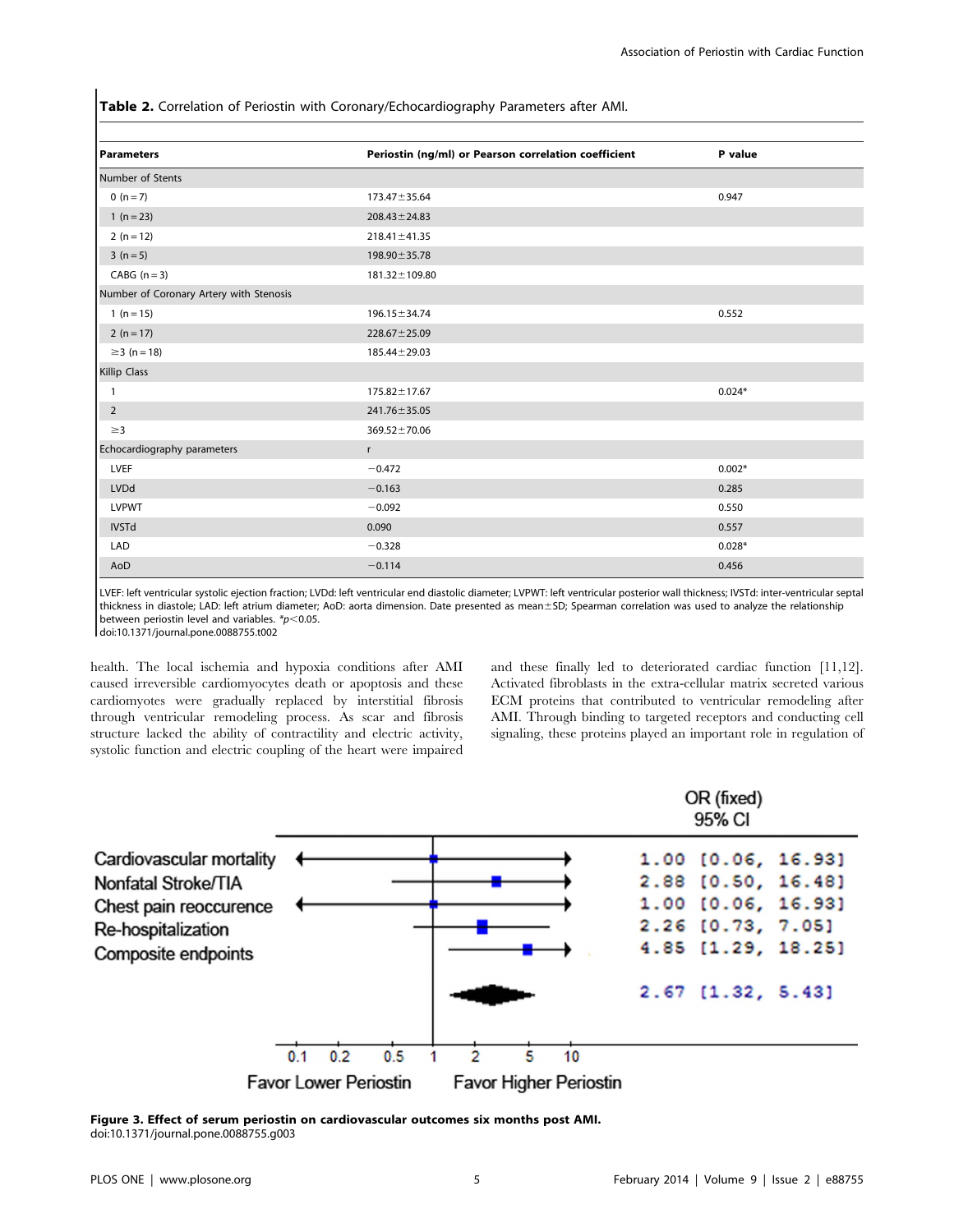Table 3. Clinical Characteristics of AMI Patients at follow up.

| <b>Basic characteristics</b> | <b>Higher Periostin group</b> | Low Periostin group | P value                  |
|------------------------------|-------------------------------|---------------------|--------------------------|
| N                            | 25                            | 25                  | $\qquad \qquad -$        |
| Age (year)                   | $64.2 \pm 12.02$              | $62.4 \pm 13.69$    | 0.624                    |
| Male (%)                     | 80%                           | 68%                 | 0.333                    |
| Hypertension (%)             | 56%                           | 76%                 | 0.136                    |
| Diabetes mellitus (%)        | 36%                           | 44%                 | 0.546                    |
| Smoking (%)                  | 52%                           | 36%                 | 0.254                    |
| <b>Drugs</b>                 | $-$                           | -                   | -                        |
| Aspirin                      | 100%                          | 100%                | $\overline{\phantom{0}}$ |
| Clopidogrel                  | 100%                          | 100%                |                          |
| ACEI or ARB                  | 100%                          | 100%                | $\overline{\phantom{0}}$ |
| <b>Statins</b>               | 100%                          | 100%                | $\qquad \qquad -$        |
| triglyceride (mmol/L)        | $1.91 \pm 1.22$               | $1.53 \pm 1.02$     | 0.246                    |
| cholesterol (mmol/L)         | $4.58 \pm 1.07$               | $4.14 \pm 0.97$     | 0.139                    |
| HDLc (mmol/L)                | $0.87 + 0.2$                  | $0.98 + 0.41$       | 0.230                    |
| LDLc (mmol/L)                | $2.50 \pm 0.76$               | $2.08 \pm 0.79$     | 0.065                    |
| Glucose (mmol/L)             | $7.21 \pm 3.13$               | $6.96 \pm 2.41$     | 0.751                    |
| Cr (umol/L)                  | $67.79 \pm 15.75$             | $71.14 \pm 22.26$   | 0.542                    |
| BUN (umol/L)                 | $6.01 \pm 1.71$               | $6.46 \pm 2.21$     | 0.414                    |

All determinations were performed in the fasting state.

ACEI: Angiotensin-converting enzyme inhibitor; ARB: Angiotensin II receptor antagonists; HDLc: high density lipoprotein cholesterol; LDLc: low density lipoprotein cholesterol; Cr: creatinine; BUN: blood urea nitrogen.

Date presented as mean $\pm$ SD.

doi:10.1371/journal.pone.0088755.t003

cardiomyoctes kinetics such as proliferation, migration and apoptosis [13–17].

Periostin is an extra-cellular protein proved to play an important role in cardiovascular development and disease [18]. Periostin is expressed at very early stages of embryogenesis but is not detectable in the normal adult heart. However, after cardiac injury such as myocardial infarction, pump failure or pressure overload, the mRNA and protein expression of periostin were greatly elevated in the heart [19]. Periostin showed close relationship with pressure overload induced maladaptive left ventricular hypertrophy, which was highly associated with endstage heart failure [20]. In periostin knockout mice, cardiac healing after AMI was impaired and more cardiac ruptures were found. Smaller and less abundant collagen was also seen in periostin knockout mice, suggesting impaired collagen fibril formation in the lack of periostin gene [21]. Periostin overexpressed mensechymal stem cells implantation into the myocardium after AMI led to significantly histological and functional improvement, including decreased infarct size, reduced apoptotic myocardial cells and increased micro vessel density, indicating a cardio-protective role of periostin combined with stem cell transplantation [22]. Gene polymorphisms analysis in Chinese population showed that rs3829365 of the periostin gene was associated with susceptibility to, and severity of heart failure, suggesting a role of periostin in disease prediction and severity assessment [23]. Acute myocardial infarction patients showed decreased circulating level of periostin compared with control volunteers and periostin level was in negative correlation with patients' cardiac function three months after AMI [24]. All these studies demonstrated that periostin acted as an important factor in the process of extracellular matrix remodeling under cardiac adverse conditions such as damage and pressure overload.

This study investigated the association of serum periostin level with cardiac function, coronary situation, biomarkers and clinical characteristics in acute myocardial infarction patients. The six month prognosis was also assessed. We found that serum periostin level was in negative association with left ventricular ejection fraction and left atrium diameter, in positive correlation with Killip class and showed no relationship with serum CK-MB or troponin T. Patients with higher serum periostin level exhibited increased composite cardiovascular events after six months follow up.

In our study, serum periositn level showed negative correlation with LVEF, suggesting that patients with lower left systolic function had higher circulating periostin level. Killip class represented left ventricular failure degree in the acute period after AMI. Serum periositn level was in positive correlation with Killip class. This was in consistent with the results of periostin and LVEF, suggesting a relationship of higher periostin level with worse left ventricular function. CK-MB and troponin T are well documented serum biomarkers for myocardial infarction and reflected myocardium injury [25]. We found no correlation between serum periositn and these two biomarkers, indicating that periositn was less likely an index related to myocardial injury. Whether higher circulating periostin level led to lower systolic function or resulted from worse heart function was not known. A lot of researches focused on the direct effect of periostin on cardiomyocytes and myocardium but had not reached a similar conclusion yet. Some showed that periostin was able to induce cardiomyocytes proliferation in vitro and acted as a cardioprotective factor [9]. Others found that over expression of periostin did not stimulate DNA synthesis, mitosis, or cytokinesis of cardiomyocytes in vitro or in vivo [26]. The actual effect of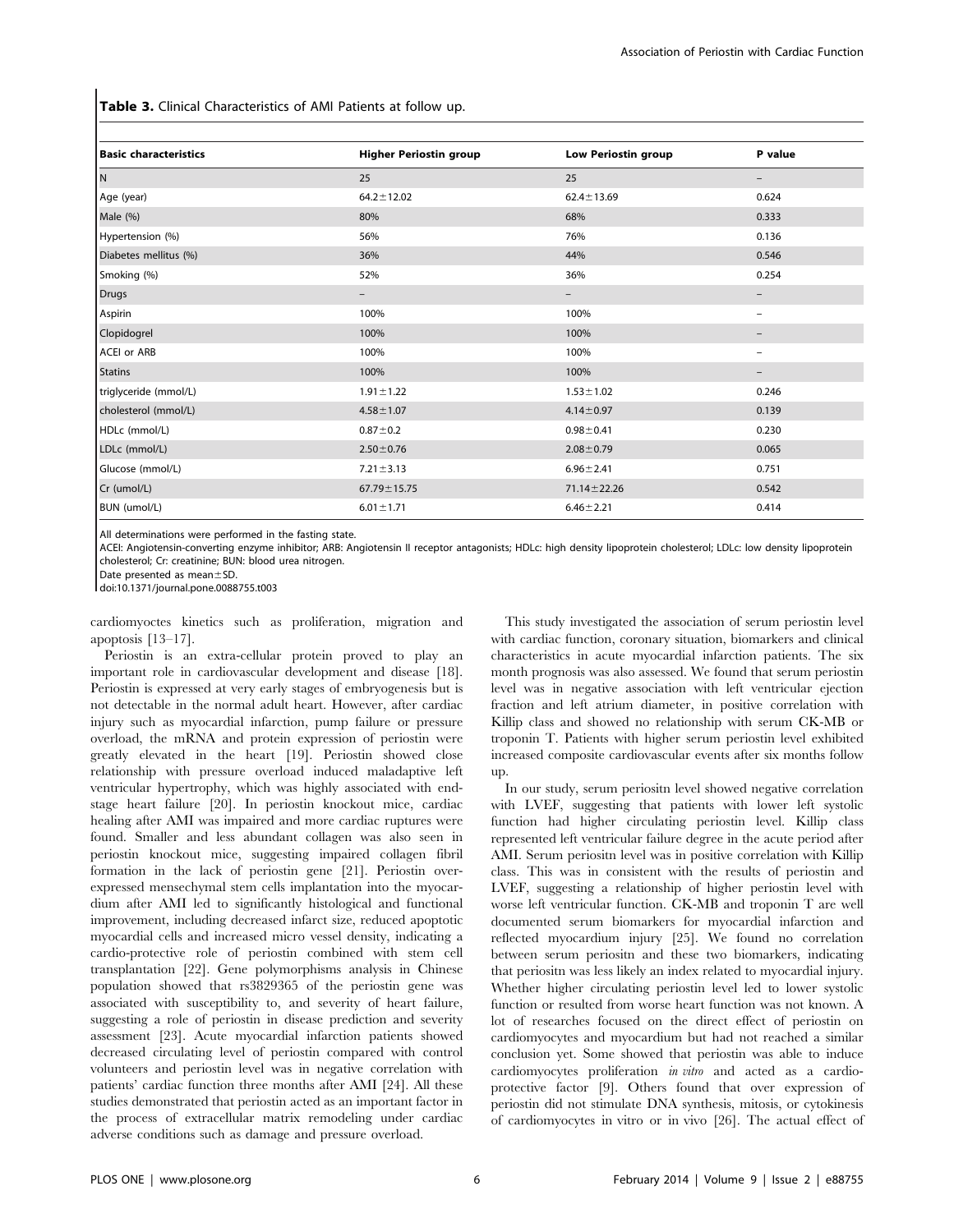Table 4. Cardiovascular Events of AMI Patients after Six Months Follow Up.

| <b>Cardiovascular Events</b> | Higher Periostin group $(N = 25)$ | Lower Periostin group $(N = 25)$ | P value  |
|------------------------------|-----------------------------------|----------------------------------|----------|
| <b>Primary endpoints</b>     |                                   |                                  |          |
| -Cardiovascular mortality    |                                   |                                  | 1.0      |
| -Nonfatal Stroke/TIA         |                                   |                                  | 0.337    |
| -Chest pain occurrence       | 14                                | 9                                | 0.156    |
| -Re-hospitalization          |                                   |                                  | 1.0      |
| Secondary endpoints          |                                   |                                  |          |
| -Composite endpoints         | 21                                | 13                               | $0.015*$ |
|                              |                                   |                                  |          |

TIA: transient ischemic attack;  $**p*$ <0.05.

doi:10.1371/journal.pone.0088755.t004

periostin, no matter it is protective, detrimental or neutral needs further confirmation.

According to our results, we concluded that periostin showed good correlation with cardiac systolic function and short term prognosis in ST elevation acute myocardial infarction patients. Higher serum periostin level was associated with worse left ventricular function and deteriorated short term prognosis. In the present study, we visited patients for six months and this was a relatively short period for myocardial infarction patients. Long term observation for cardiovascular major events and clinical prognosis would be needed in the further study. Our present study enrolled myocardial infarction patients with ST elevation and did not include non-ST elevation myocardial infarction patients or unstable angina patients. As these patients shared the similar pathological process as unstable plaque, the serum periostin level in these patients would better be analyzed in further experiments.

#### References

- 1. Ho KK, Anderson KM, Kannel WB, Grossman W, Levy D (1993) Survival after the onset of congestive heart failure in Framingham Heart Study subjects. Circulation 88(1): 107–115.
- 2. Go AS, Mozaffarian D, Roger VL, Benjamin EJ, Berry JD, et al. (2013) Heart disease and stroke statistics–2013 update: a report from the American Heart Association. Circulation 127(1): e6–e245.
- 3. Snider P, Hinton RB, Moreno-Rodriguez RA, Wang J, Rogers R, et al. (2008) Periostin is required for maturation and extracellular matrix stabilization of noncardiomyocyte lineages of the heart. Circ Res 102(7): 752–760.
- 4. Oka T, Xu J, Kaiser RA, Melendez J, Hambleton M, et al. (2007) Genetic Manipulation of Periostin Expression Reveals a Role in Cardiac Hypertrophy and Ventricular Remodeling. Circ Res 101: 313–321.
- 5. Dorn GW (2007) Periostin and myocardial repair, regeneration, and recovery. N Engl J Med 357(15): 1552–1554.
- 6. Wang D, Oparil S, Feng JA, Li P, Perry G, et al. (2003) Effects of pressure overload on extracellular matrix expression in the heart of the atrial natriuretic peptide-null mouse. Hypertension 42(1): 88–95.
- 7. Iekushi K, Taniyama Y, Azuma J, Katsuragi N, Dosaka N, et al. (2007) Novel mechanisms of valsartan on the treatment of acute myocardial infarction through inhibition of the antiadhesion molecule periostin. Hypertension 49(6): 1409–1414.
- 8. Katsuragi N, Morishita R, Nakamura N, Ochiai T, Taniyama Y, et al. (2004) Periostin as a novel factor responsible for ventricular dilation. Circulation 110: 1806–1813.
- 9. Kuhn B, del Monte F, Hajjar RJ, Chang YS, Lebeche D, et al. (2007) Periostin induces proliferation of differentiated cardiomyocytes and promotes cardiac repair. Nat Med 13(8): 962–969.
- 10. Ladage D, Yaniz-Galende E, Rapti K, Ishikawa K, Tilemann L, et al. (2013) Stimulating myocardial regeneration with periostin Peptide in large mammals improves function post-myocardial infarction but increases myocardial fibrosis. PLoS One 8(5): e59656.
- 11. Jin J, Wang H, Song YM, Li AM, Qin J, et al. (2010) Clinical outcome and left ventricular remodeling in AMI patients with insufficient myocardial reperfusion after recanalization. Clin Invest Med 33(5): E304–312.
- 12. Taniguchi N, Nakamura T, Sawada T, Matsubara K, Furukawa K, et al. (2010) Erythropoietin prevention trial of coronary restenosis and cardiac remodeling after ST-elevated acute myocardial infarction (EPOC-AMI): a pilot, randomized, placebo-controlled study. Circ J 74(11): 2365–2371.

#### Supporting Information

Table S1 Echocardiography Parameters of AMI Patients. LVEF: left ventricular systolic ejection fraction; LVDd: left ventricular end diastolic diameter; LVPWT: left ventricular posterior wall thickness; IVSTd: inter-ventricular septal thickness in diastole; LAD: left atrium diameter; AoD: aorta dimension. Date presented as mean $\pm$ SD. (DOC)

#### Author Contributions

Conceived and designed the experiments: LL XY. Performed the experiments: LL YC LD. Analyzed the data: LL YC LD XY. Wrote the paper: LL XY.

- 13. Chatila K, Ren G, Xia Y, Huebener P, Bujak M, et al. (2007) The role of the thrombospondins in healing myocardial infarcts. Cardiovasc Hematol Agents Med Chem 5(1): 21–27.
- 14. Dobaczewski M, Gonzalez-Quesada C, Frangogiannis NG (2010) The extracellular matrix as a modulator of the inflammatory and reparative response following myocardial infarction. J Mol Cell Cardiol 48(3): 504–511.
- 15. Okamoto H, Imanaka-Yoshida K (2012) Matricellular proteins: new molecular targets to prevent heart failure. Cardiovasc Ther 30(4): e198–209.
- 16. Schellings MW, Pinto YM, Heymans S (2004) Matricellular proteins in the heart: possible role during stress and remodeling. Cardiovasc Res 64(1): 24–31.
- 17. Jugdutt BI, Palaniyappan A, Uwiera RR, Idikio H (2009) Role of healing specific matricellular proteins and matrix metalloproteinases in age-related enhanced early remodeling after reperfused STEMI in dogs. Mol Cell Biochem 322(1–2):  $25 - 36$ .
- 18. Litvin J, Zhu S, Norris R, Markwald R (2005) Periostin family of proteins: therapeutic targets for heart disease. Anat Rec A Discov Mol Cell Evol Biol 287(2): 1205–1212.
- 19. Roy R, Brodarac A, Kukucka M, Kurtz A, Becher PM, et al. (2013) Cardioprotection by placenta-derived stromal cells in a murine myocardial infarction model. J Surg Res 185(1): 70–83.
- 20. Stansfield WE, Andersen NM, Tang RH, Selzman CH (2009) Periostin is a novel factor in cardiac remodeling after experimental and clinical unloading of the failing heart. Ann Thorac Surg 88(6): 1916–1921.
- 21. Shimazaki M, Nakamura K, Kii I, Kashima T, Amizuka N, et al. (2008) Periostin is essential for cardiac healing after acute myocardial infarction. J Exp Med 205(2): 295–303.
- 22. Cho YH, Cha MJ, Song BW, Kim IK, Song H, et al. (2012) Enhancement of MSC adhesion and therapeutic efficiency in ischemic heart using lentivirus delivery with periostin. Biomaterials 33(5): 1376–1385.
- 23. Wang F, Song Y, Jiang Y, Yang C, Ding Z (2011) Associations among periostin gene polymorphisms, clinical parameters and heart failure: a case-control study in 1104 Chinese individuals.  $\hat{J}$  Cardiovasc Med (Hagerstown) 12(7): 469–474.
- 24. Cheng CW, Wang CH, Lee JF, Kuo LT, Cherng WJ (2012) Levels of blood periostin decrease after acute myocardial infarction and are negatively associated with ventricular function after 3 months. J Investig Med 60(2): 523–528.
- 25. O'Gara PT, Kushner FG, Ascheim DD, Casey Jr DE, Chung MK, et al. (2013) 2013 ACCF/AHA guideline for the management of ST-elevation myocardial infarction: executive summary: a report of the American College of Cardiology